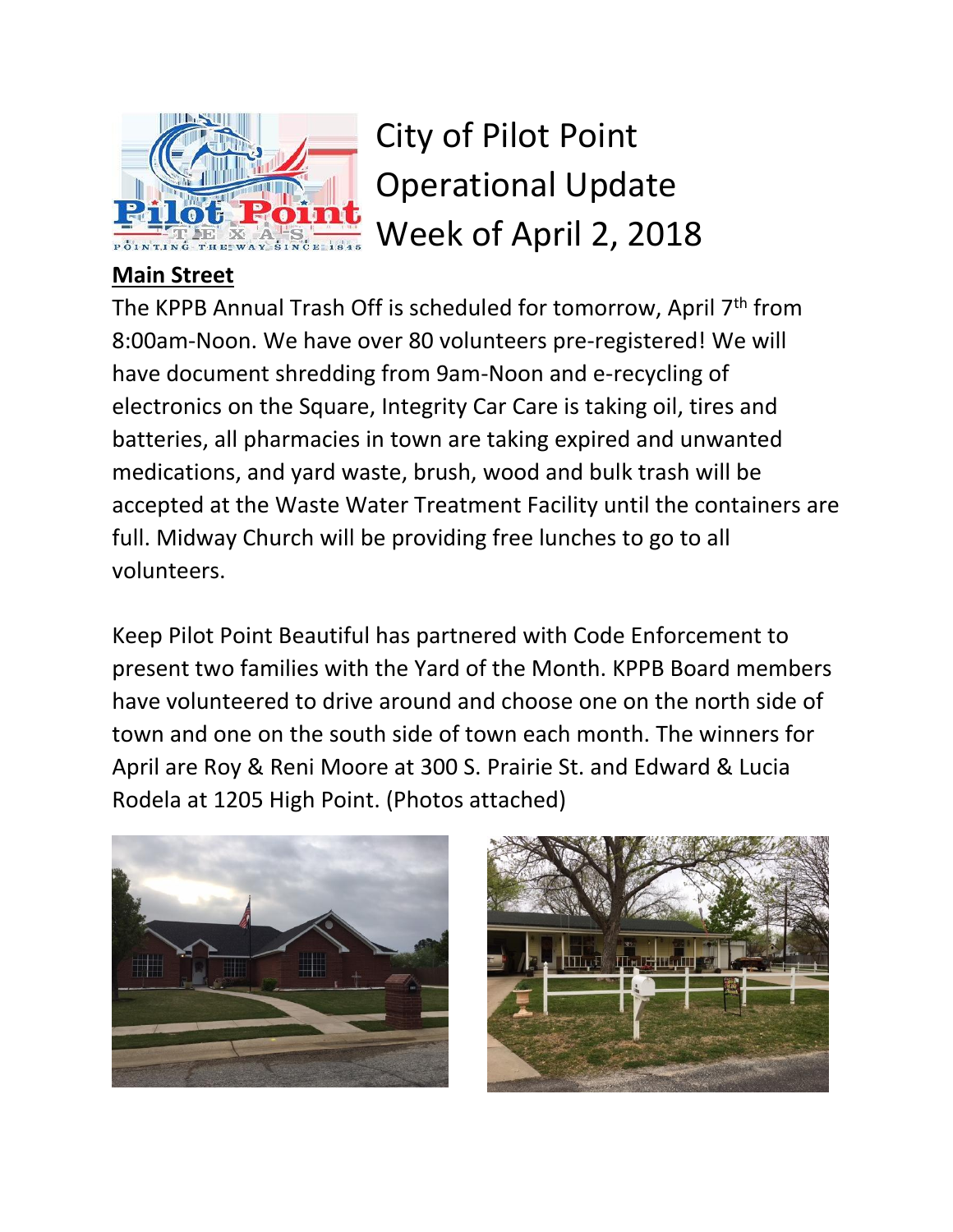The Easter Egg Hunt was held at Old City Park on Saturday, March 24<sup>th</sup>. (Photos attached) We had a huge turnout and the newly renovated park was an excellent location for the event. Students from PPHS National Honor Society provided all the games, staffing and prizes to keep the kids entertained. As you can see by the photos, it takes a lot of helpers to put out 6,000 eggs! Thank you to the PPFD for all your help!



## **Library**

Several families took advantage of the free tax preparation offered at the Library on Tuesday evening. This program is offered through April 17<sup>th</sup> and all volunteers are IRS certified. Preschoolers and their parents enjoyed a pirate themed storytime with songs, finger plays and the books, "Shiver Me Letters: a Pirate ABC" and "the Night Pirates" on Wednesday morning storytime with Ms. Wendy. Everyone created their own pirate ship craft to take home. The Yarn Buddies met on Thursday morning to practice their crocheting and game day will be held on Saturday for all board game enthusiasts.

Deputy Director, Erica Salinas, has been attending the Texas Library Association conference in Dallas this week. Along with her Tejas Star Reading List committee, she presented a program about the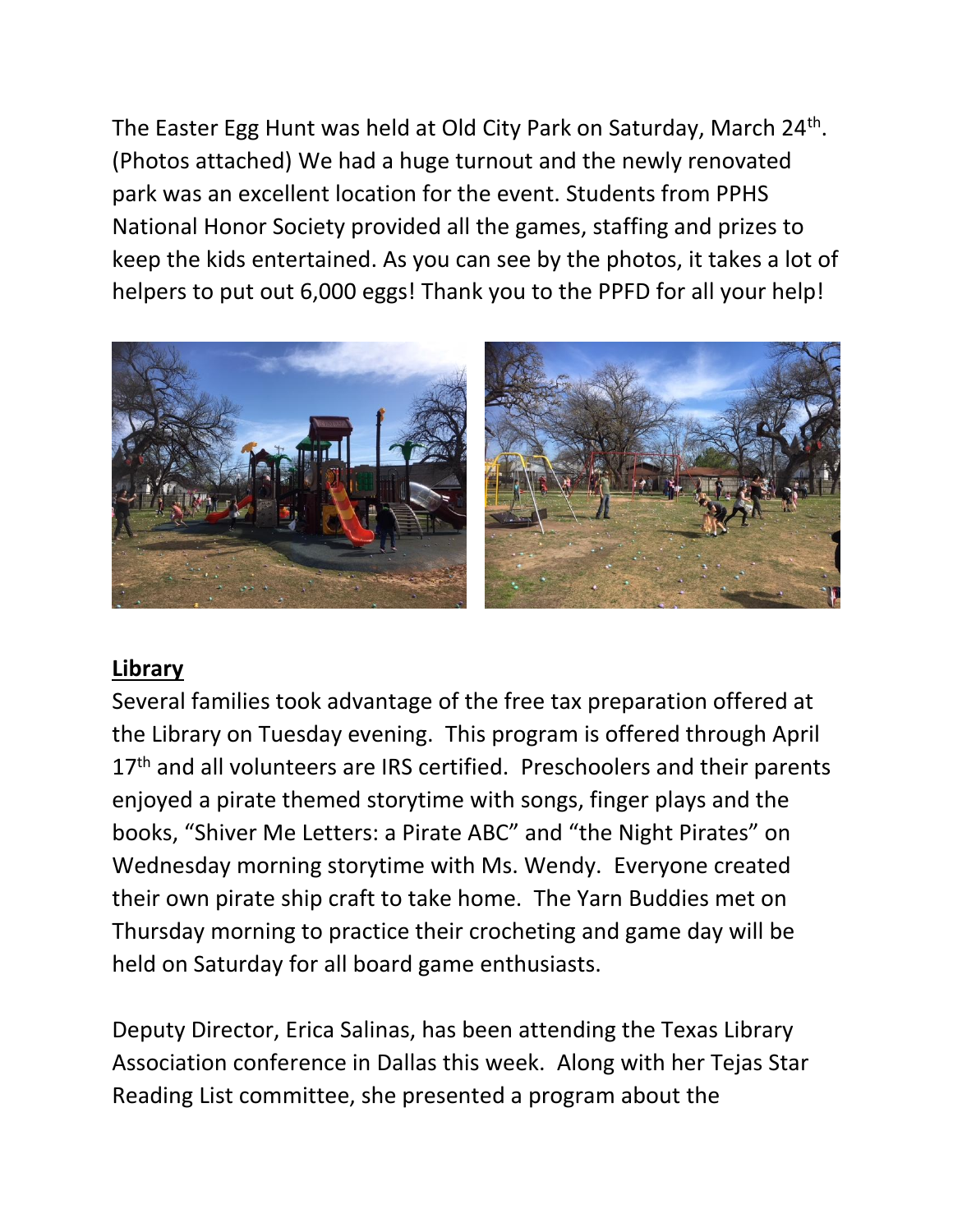recommended books and shared craft ideas and STEAM activities for each book. The Tejas Star Reading List is a list of recommended bilingual English/Spanish books or books written in Spanish for children ages 5-12.

Next week the Library will hold free tax preparation on Tuesday evening; Music & Movement on Wednesday morning; Yarn Buddies on Thursday mid-morning; and Exercise Club on Thursday evening. The Library along with the Pilot Point EDC will also be hosting the ACE T.R.A.I.N. at the Library on Thursday. This program helps small business owners with information about training and grant resources.

## **Public Works**

Public Works has completed a number of projects this past week. A contractor was hired to add a drainage flume at Allen Groff Park between two of the fields (below left). Crews discovered and repaired a water leak at Industrial Street and McDonald Street (below right). Crews also performed drainage work on McKinney Street at Washington Street, and along E. Walcott.



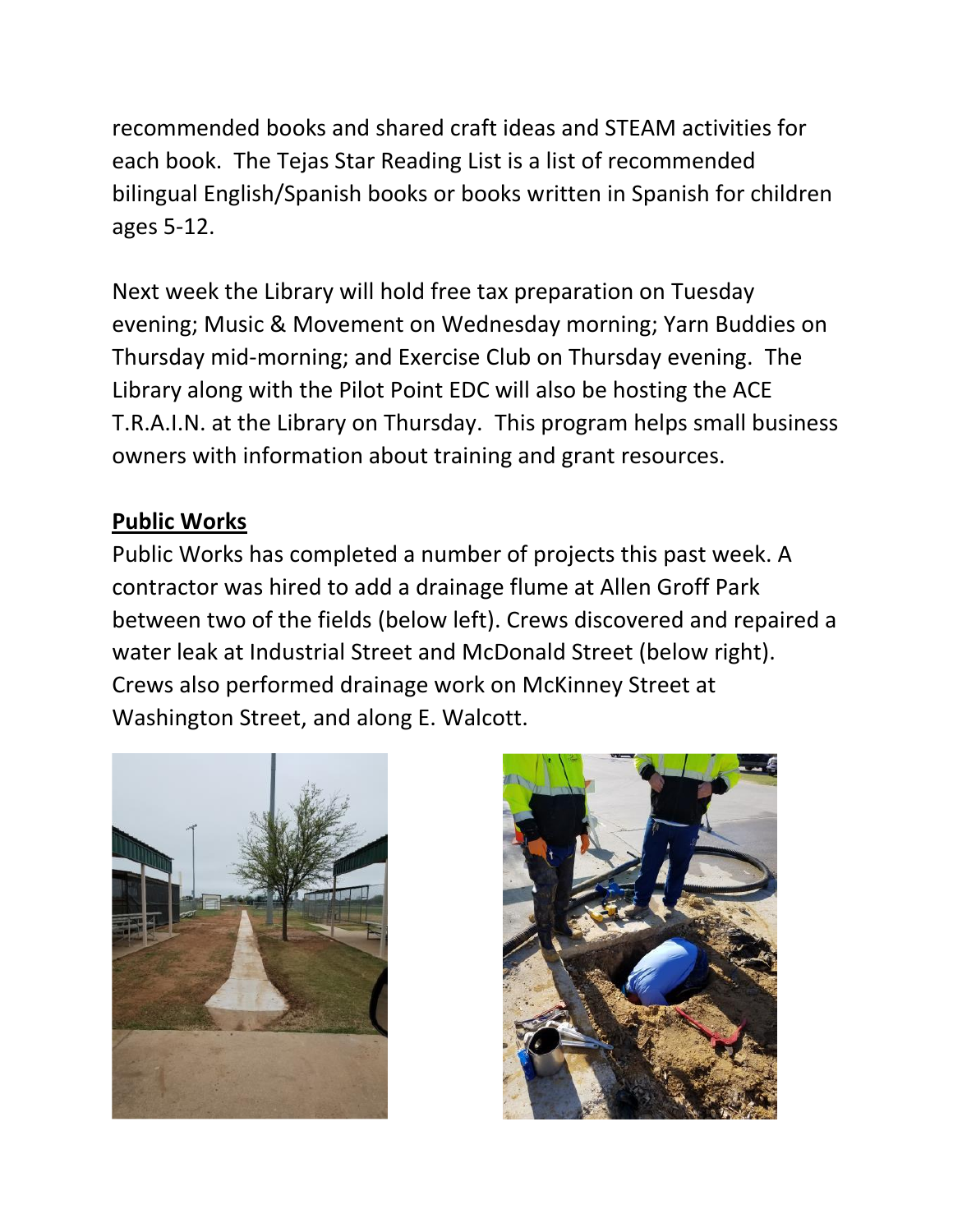**Drainage work at McKinney St & Washington Culvert replacement at E. Walcott**





Following a couple of situations on the Yarbrough Farms development during the heavy rains staff has decided to add construction inspection duties to the Countywide inspection services contract. During the heavy rain about a month ago, sewer lids were left off and rain water overcharged the sewer plant. Two weeks ago new sewer pipes were not plugged prior to the rain and rain water, silt and gravel filled the sewer pipe all the way to the Industrial lift station. The contractor was required to vac-tron the pipe and lift station and provide video camera proof that it had been cleared.

To make sure these kinds of problems do not occur again, Countywide will perform daily inspection on the remainder of the project. Funds from the TIRZ will be used to pay for this service. Staff will be bringing a policy forward to include this as a new development fee for future subdivisions. This is timely because the City can use these services for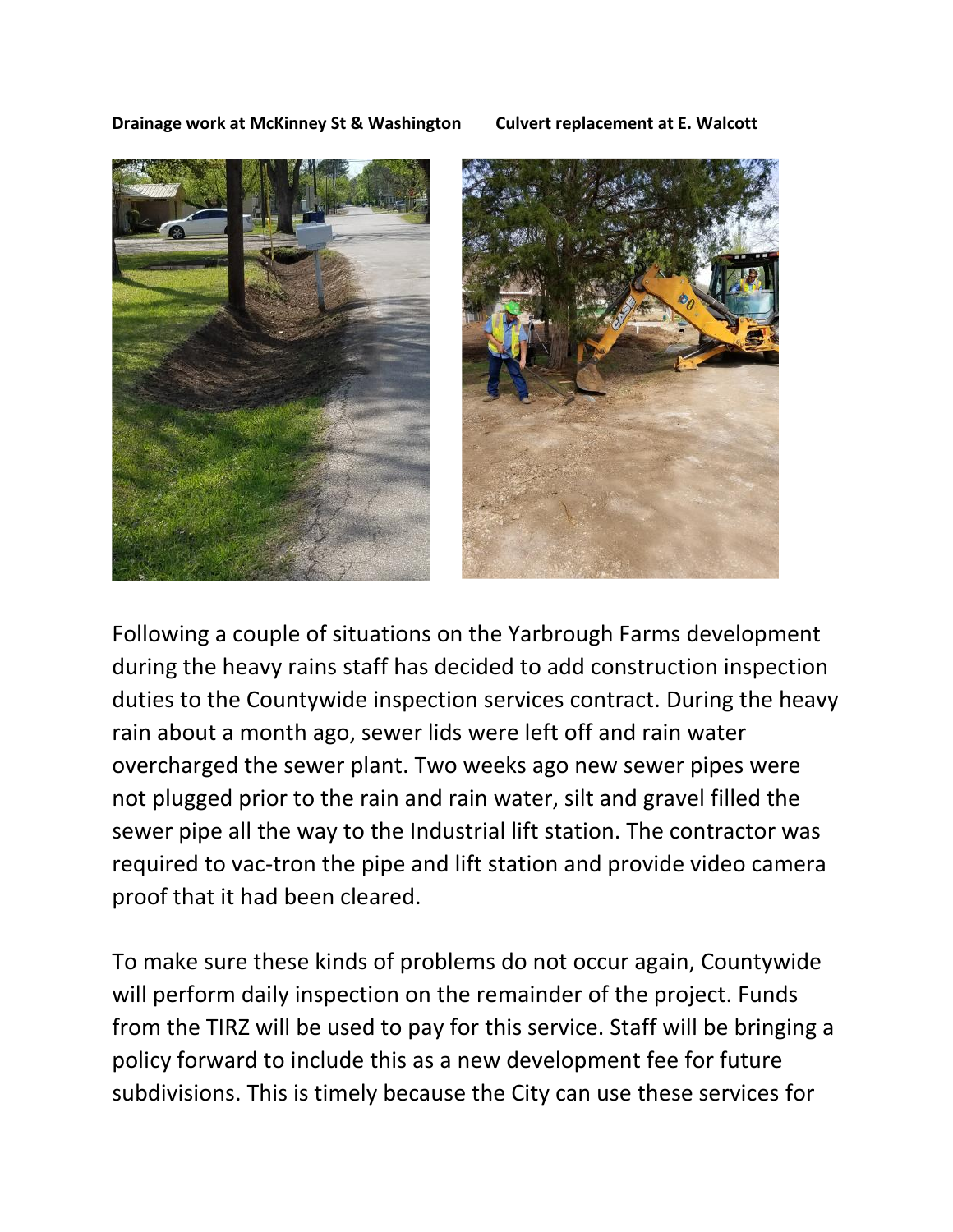all the new development that is moving forward. This is a standard practice in most cities. We will inform the developers ahead of time. This inspection service is for public improvements such as streets, water, sewer and drainage infrastructure.

## **Community Development**

The City has a number of building projects going on at any given time. The Operational Update will provide a summary each week of the various projects and a status update. A flowchart is provided with the various stages of development. A green box indicates that stage is complete, a yellow box indicates in progress, a red box indicates the project has been halted by the developer or the City and a gray box indicates the developer has not reached that phase yet.



Elliot Home Renovations – 415 E. Main Street – Single family Home – Certificate of Occupancy issued.



Marco Family Investments – 700 E. Walcott St. – Exterior work is complete. Interior work continues. Driveway poured



Sue Sisomphou – 653 Coperhavr Street – New Single-Family Home – Exterior underway, windows installed. Siding underway.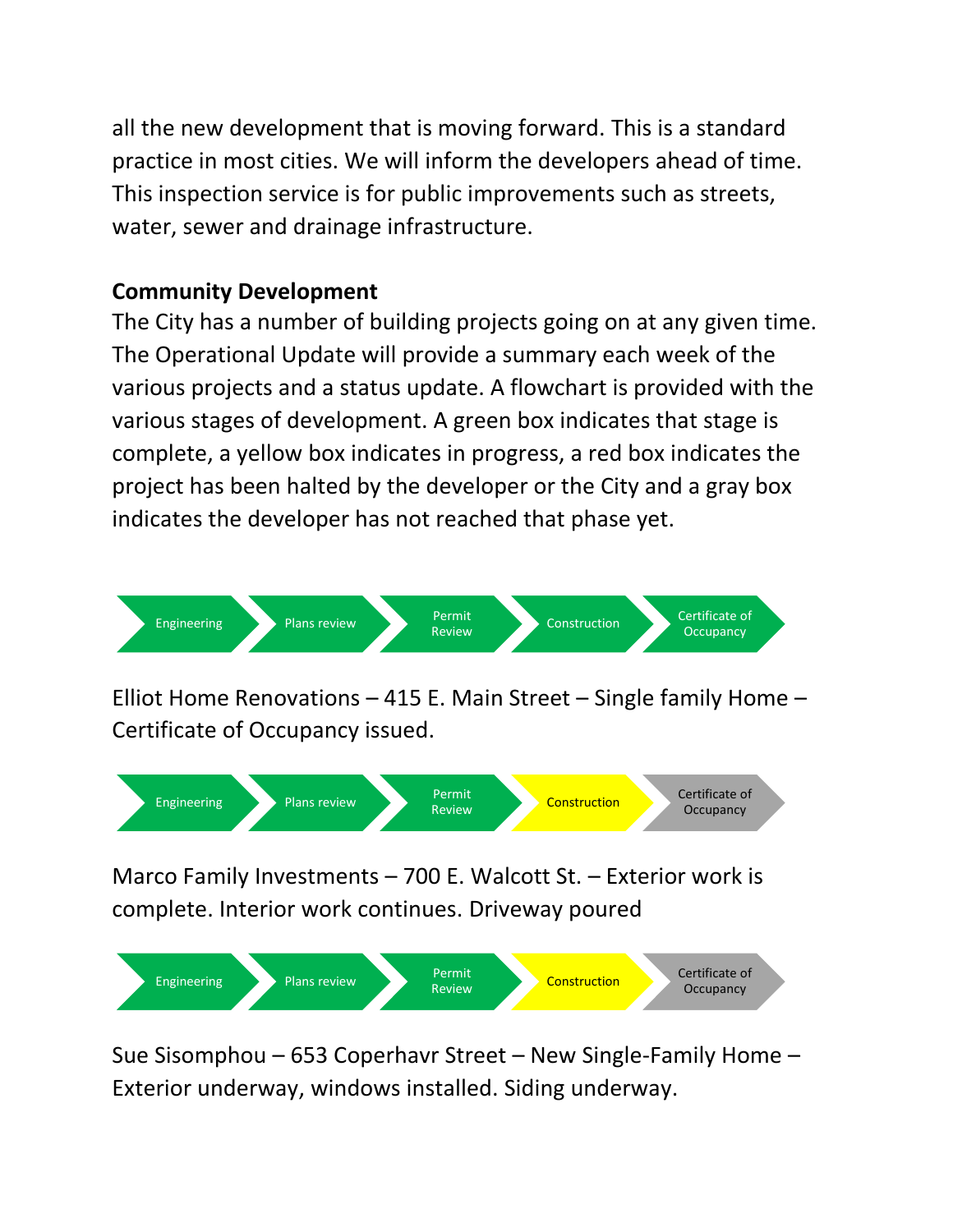

Yarborough Farms – Carol Street - Pool House – Permit issued. Exterior work underway. Finish installing fireplace.



SNAG Investments – 525 Chandler Court - New Single-Family Home – Interior work still in progress.



Buster Chandler Builders – 555 Chandler Court - New Single-Family Home – Exterior brick underway.



Edgar Evans Homes – 636 N Prairie Street – New Single-Family Home – Forms have been set and rough-in plumbing has started.



Edgar Evans Homes – 415 W. Grove Street – New Single-Family Home – Structure is being framed.